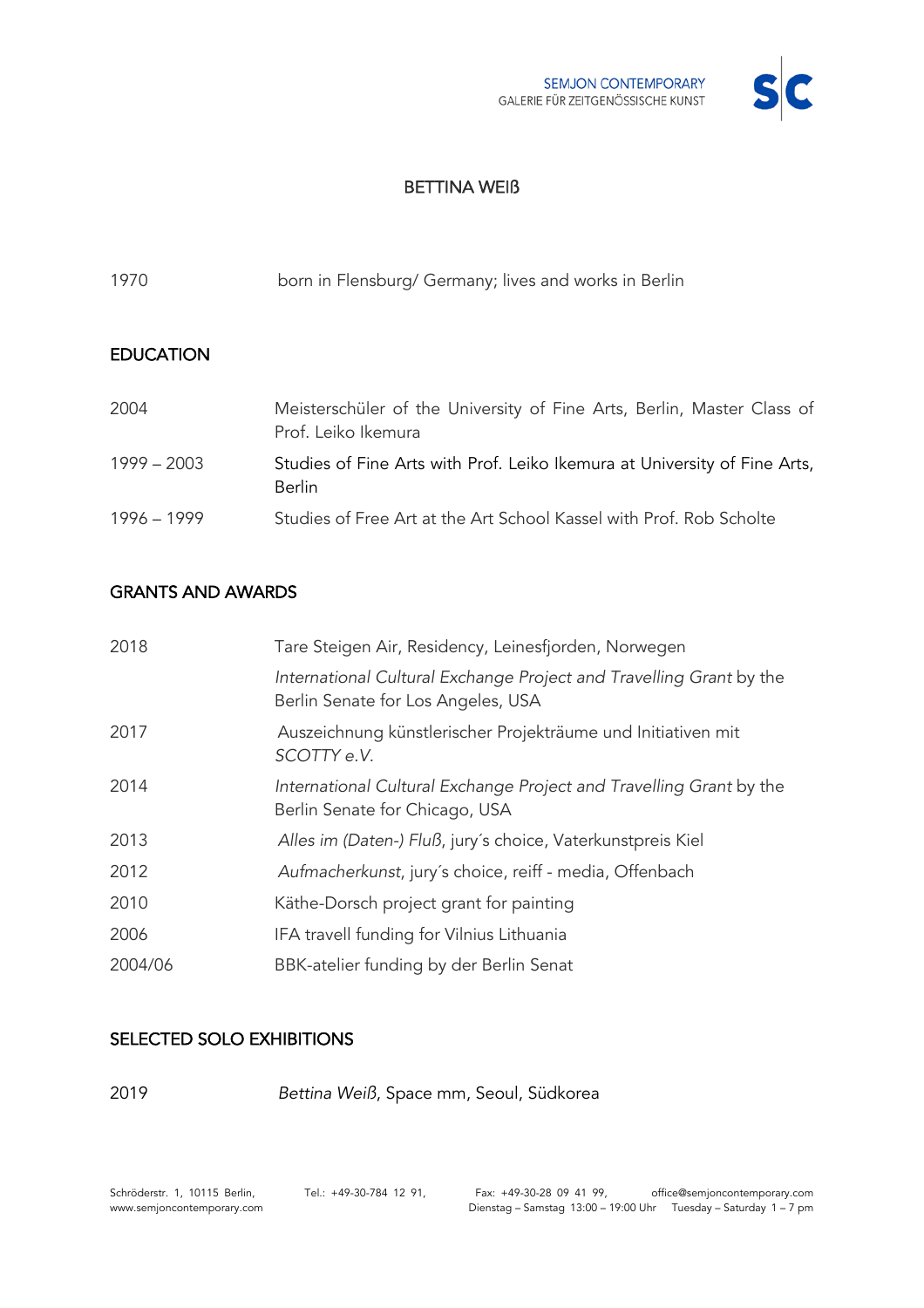

| 2018 | Misty Molecules, Semjon Contemporary, Berlin                           |
|------|------------------------------------------------------------------------|
|      | Fragments of a Magic Garden with Kerstin Serz, Gallery Bundo,          |
|      | Daegu, South Korea                                                     |
| 2017 | High Light Transmission with Kerstin Serz, Amplanner Gallery, Berlin   |
| 2016 | Sweet Hysteria, Scotty Enterprice, Berlin                              |
| 2015 | Fokus: Garten Salon, Semjon Contemporary, Berlin                       |
| 2014 | Color Island, Scotty Enterprises                                       |
| 2012 | Tropic Aspen, Scotty Enterprises                                       |
| 2009 | Zaungast, Kunstraum 12, Ettlingen                                      |
|      | Palais Noir, Scotty Enterprises, Berlin                                |
| 2007 | Anderland, Gallery Dietrich, Berlin                                    |
| 2006 | Bellevue I, Gallery Sabine Salome Schwefel, Stuttgart                  |
| 2005 | Young Artist from Berlin, Gallery Dietrich within the project European |
|      | Month of Photography, Berlin                                           |

# SELECTED GROUP EXHIBITIONS

| Schoeler.Berlin<br>collAGE, Semjon Contemporary                                 |  |
|---------------------------------------------------------------------------------|--|
| MYCCORRHIZA AND EXTANCY, APM Gallery, London                                    |  |
| PEACE - don't make me laugh // YOU A TWO MINUTE BROTHER,<br>2019                |  |
| Spor Klübü, Berlin                                                              |  |
| Relaxercises, stay hungry, Kleinwalsertal, Austria                              |  |
| Druides, Drones and Defects (Focus on Abstracts), Pavillon am                   |  |
| Milchhof, Berlin                                                                |  |
| Schimmer, Kunstverein Neukölln, Berlin                                          |  |
| Transition, Project Platform, Athen                                             |  |
| 48 hrs, Semjon Contemporary                                                     |  |
| Anonyme Zeichner, Kunsthaus Kannen, Münster                                     |  |
| Accrochage, Semjon Contemporary                                                 |  |
| Fake Covers For Fake Music, Hilbertraum, Berlin                                 |  |
| 2018<br>Exchange Berlin 2018, Kühlhaus, Berlin                                  |  |
| Lebenswege – Klasse Rob Schulte, Kasseler Kunstverein, Kassel                   |  |
| The 7th Sense, Kosmetiksalon Babette, Berlin                                    |  |
| Anonyme Zeichner, Galerie am Körnerpark, Berlin                                 |  |
| Small Works, curated by Sharon Louden, Trestle Gallery, New York,<br><b>USA</b> |  |
| CO/LAB, Torrance Art Museum, Los Angeles, USA                                   |  |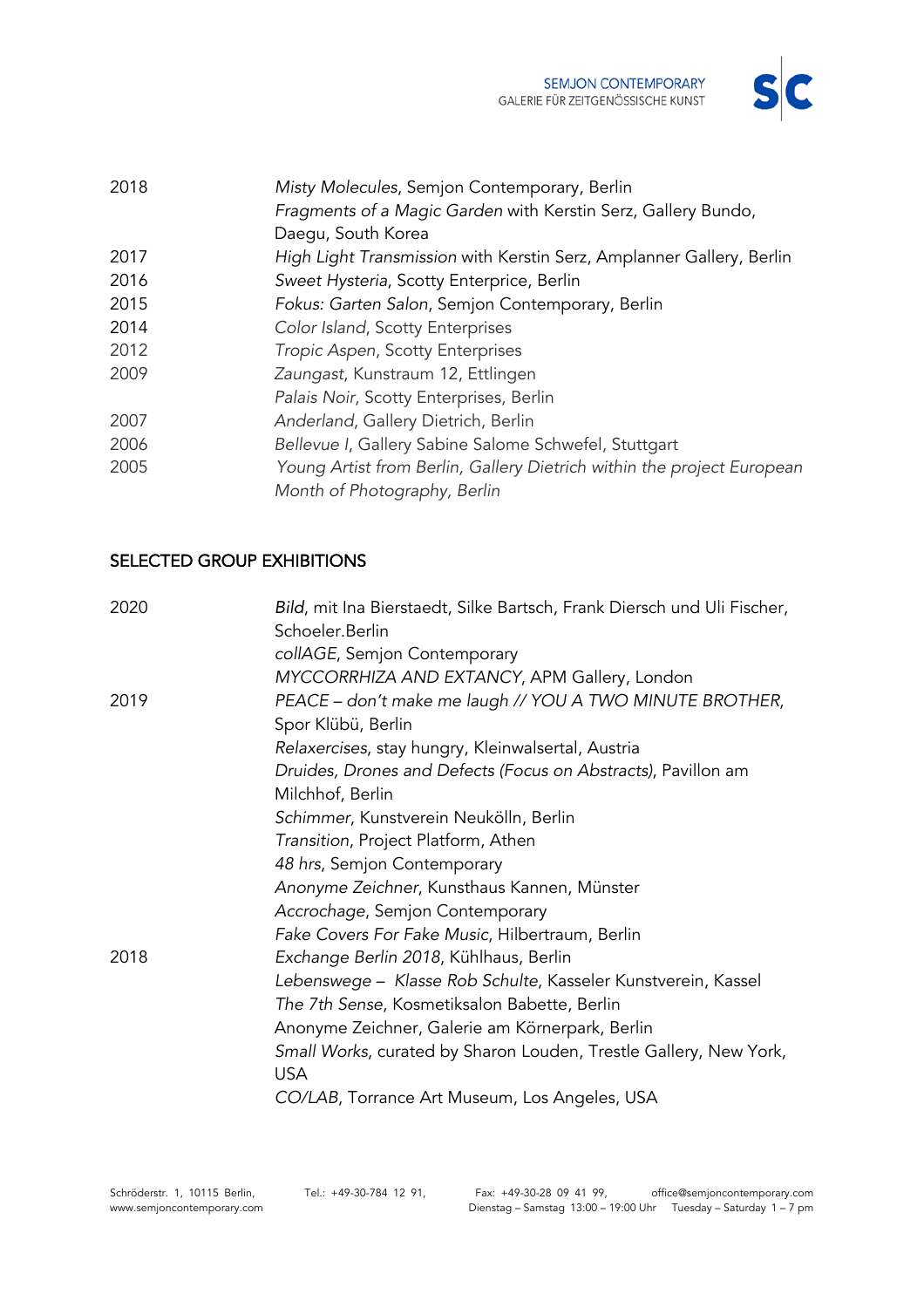

|      | Accrochage, Semjon Contemporary                                         |
|------|-------------------------------------------------------------------------|
|      | Black Box, Boecjer Contemporary, Saarländisches Künstlerhaus            |
| 2017 | Silent Auction, The Drawing Hub, Berlin                                 |
|      | The 2018 Flat File, Tiger Strikes Asteroid, New York, USA               |
|      | Black Box - Faux Mouvement, Centre d'Art Contemporain, Metz             |
|      | Sluice Mail Art Exhibition, London, GB                                  |
|      | Berlin Klondyke, UGM, Maribor Art Galler, Maribor, Slowenien            |
|      | Berlin Klondyke, Soeht 7, Berlin                                        |
|      | Penetrating Paper, Semjon Contemporary, Berlin                          |
| 2016 | J'ai entendu dire, Immanence Paris, Paris                               |
|      | Ding Dong, Vienna                                                       |
|      | Exchange Rates/ Sluice Tiger Strikes Asteroids, Brooklyn, New York      |
|      | Accrochage, Semjon Contemporary, Berlin                                 |
|      | Kunstforum pa Lynx, Oslo, Norway                                        |
|      | Schöne Grüße, Konnektor, Forum für Künste, Hannover                     |
|      | Konform, kuratiert von Charlotte Perrin, Alte Post, Lemgo               |
| 2015 | Amplanner, art district_p, Busan, South Korea                           |
|      | Die Lichtenberg Norm, Zwitschermaschine, Berlin                         |
|      | Jahresausstellung, Stiftung Starke, Berlin                              |
|      | Berlin Klondyke, Kulturforum am Altenkamp, Schloss Holte                |
|      | IDI Exhibition, SVA Flatiron Gallery, New York                          |
|      | Salon Cabinet, Semjon Contemporary, Berlin                              |
|      | 1. Berlin Edition, Berlin Klondyke, Salon Dahlmann, Berlin              |
|      | Found In Translation, Gallery Huuto, Helsinki, Finnland                 |
|      | World Without End / Subterranian Future, Campbell works, London         |
| 2014 | Die Leipziger Edition, Wiensowski & Harbord, Berlin                     |
|      | x/x (+1) Gallery and Artist's Editions, Semjon Contemporary, Berlin     |
|      | Leiko Ikemura's XXVI, Wiensowski & Harbord, Berlin                      |
|      | Mistakes Have Hidden Intention, devening projects, Chicago              |
|      | Konnektor #31, konnektor, Forum for Art, Hannover                       |
|      | Le chant de mon chantier, immanence, Paris                              |
|      | Anonymous Drawers Based in Berlin, Berlin                               |
|      | Dear artist, draw for me! - Part 1: Abstraction, Concretion, Notation   |
|      | and Structure, Semjon Contemporary (catalogue)                          |
| 2013 | Berlin Klondyke, Hipphalle Salzkammergut Gmunden                        |
|      | Some Ghost Notes, Scotty Enterprises, Berlin                            |
|      | Anonyme Zeichner/Eindhoven Selektion, TAC Eindhoven, Netherlands        |
|      | Requiem II, if-Gallery, Berlin                                          |
|      | Alles im (Daten-)Fluss, Finalistenausstellung, Haus 8 Art society, Kiel |
|      | Berlin Klondyke, Werkhalle Spinnerei, Leipzig                           |